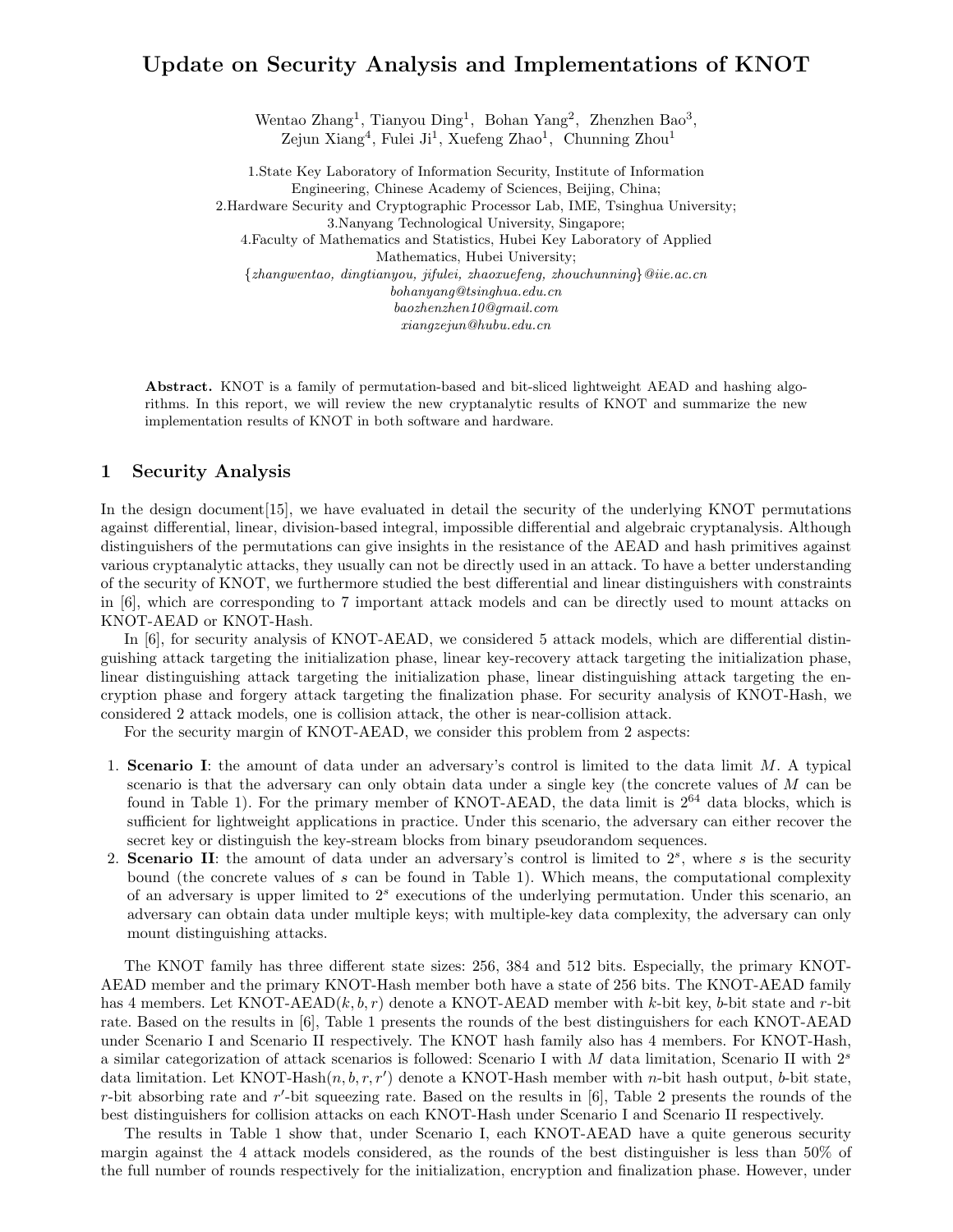| Table 1. Best Known Security Analysis of KNOT-AEAD Family |  |  |  |
|-----------------------------------------------------------|--|--|--|
|-----------------------------------------------------------|--|--|--|

| Name                     | Rounds  |     | Data   | Rounds-Scen.I |                 |      | Security | Rounds-Scen.II |       |      |        |
|--------------------------|---------|-----|--------|---------------|-----------------|------|----------|----------------|-------|------|--------|
|                          | $n_{r}$ | n r | $nr_f$ | Limit $M$     | $_{\rm{Init.}}$ | Enc. | Final.   | Bound $s$      | Init. | Enc. | Final. |
| KNOT-AEAD(128, 256, 64)  | 52      | 28  | 32     | $2^{64}$      | 14              | 11   | 13       | 125            | 27    | 24   | 26     |
| KNOT-AEAD(128, 384, 192) | 76      | 28  | 32     | $2^{64}$      | 13              | 12   | 14       | 128            | 27    | 25   | 27     |
| KNOT-AEAD(192, 384, 96)  | 76      | 40  | 44     | $2^{96}$      | 21              | 18   | 20       | 189            | 40    | 36   | 39     |
| KNOT-AEAD(256, 512, 128) | 100     | 52  | 56     | $2^{128}$     | 27              | 24   | 26       | 253            | 53    | 49   | 53     |

1. KNOT-AEAD(128, 256, 64) is the primary AEAD member.

2. *nr*0, *nr* and *nr<sup>f</sup>* denote the number of rounds for the initialization (Init.), the processing of plaintext (Enc.)

and the finalization (Final.) respectively. 3. data limit: the number of input data blocks under one key.

4. [Rounds-Scen.I/Rounds-Scen.II](https://Rounds-Scen.I/Rounds-Scen.II): rounds of the best distinguishers under Scenario I/Scenario II, for the Init., Enc.

and Final. phase respectively. 5. security bound: the logarithm based 2 of the attack cost, the unit is the underlying KNOT permutation.

Scenario II, taking multiple-key attacks into account, the results in Table 1 suggest that the values of *nr* and *nr<sup>f</sup>* need to be increased to have a more comfortable security margin.

From Table 2, even in Scenario II, all KNOT-Hash members have sufficient security margin against the 2 attack models considered.

| Name                       | Rounds | Data      | Rounds-Scen.I | Securiy | Rounds-Scen.II |  |
|----------------------------|--------|-----------|---------------|---------|----------------|--|
|                            | $nr_h$ | Limit $M$ |               | Bound s |                |  |
| KNOT-Hash(256,256,32,128)  | 68     | $2^{64}$  | 13            | 112     | 23             |  |
| KNOT-Hash(256,384,128,128) | 80     | $2^{64}$  | 13            | 128     | 27             |  |
| KNOT-Hash(384,384,48,192)  | 104    | $2^{96}$  | 20            | 168     | 35             |  |
| KNOT-Hash(512,512,64,256)  | 140    | $2^{128}$ | 26            | 224     | 47             |  |

**Table 2.** Best Known Security Analysis of KNOT-Hash Family

1. where KNOT-Hash(256, 256, 32, 128) is the primary hash member.

2. data limit: the message length limit.

3. [Rounds-Scen.I/Rounds-Scen.II](https://Rounds-Scen.I/Rounds-Scen.II): rounds of the best distinguishers for collision attacks under Scenario I/Scenario II.

4. security bound: the logarithm based 2 of a collision attack cost, the unit is the underlying KNOT permutation.

### **2 Software and Hardware Implementations**

#### **2.1 Software Implementations on 64-bit Platform**

From the measurement results of the toolkit SUPERCOP [13] by third-parties, we chose the results of KNOT on an AMD computer and that on an Intel computer to present in Table 3; speeds of AES-GCM on the two computers are also presented (note that the performance of AES can be supreme when using AES-NI that is available on the two computers). From Table 3, performance of all members of KNOT on 64-bit platforms are satisfactory.

#### **2.2 Software Implementations on Microcontrollers**

All members of KNOT show remarkable characteristics and friendliness on microcontrollers. Since KNOT-AEAD is inverse-free, only a small overhead is needed for supporting authenticated decryption on top of authenticated encryption. Furthermore, supporting hashing on top of AEAD costs limited additional resources.

*On 8-bit Platform.* We developed two sets of implementations of KNOT on 8-bit MCUs. One set is targeted at minimizing ROM requirement, and the other is targeted at optimizing speed. In both sets, the implementation of the permutation is in the bit-sliced way. They are performed in a constant time regardless values of input data. The cores of our implementations are written in assembly with C APIs that compliant with the SUPERCOP API. These two sets of implementations were submitted to the benchmarking project [10]. The resulted performance of KNOT family on 8-bit MCUs are collected in Table 4.

We also measured our speed-priority implementations of all members of KNOT independently. From our measurements, all members of KNOT-AEAD can be implemented with code size less than 2500 bytes, and all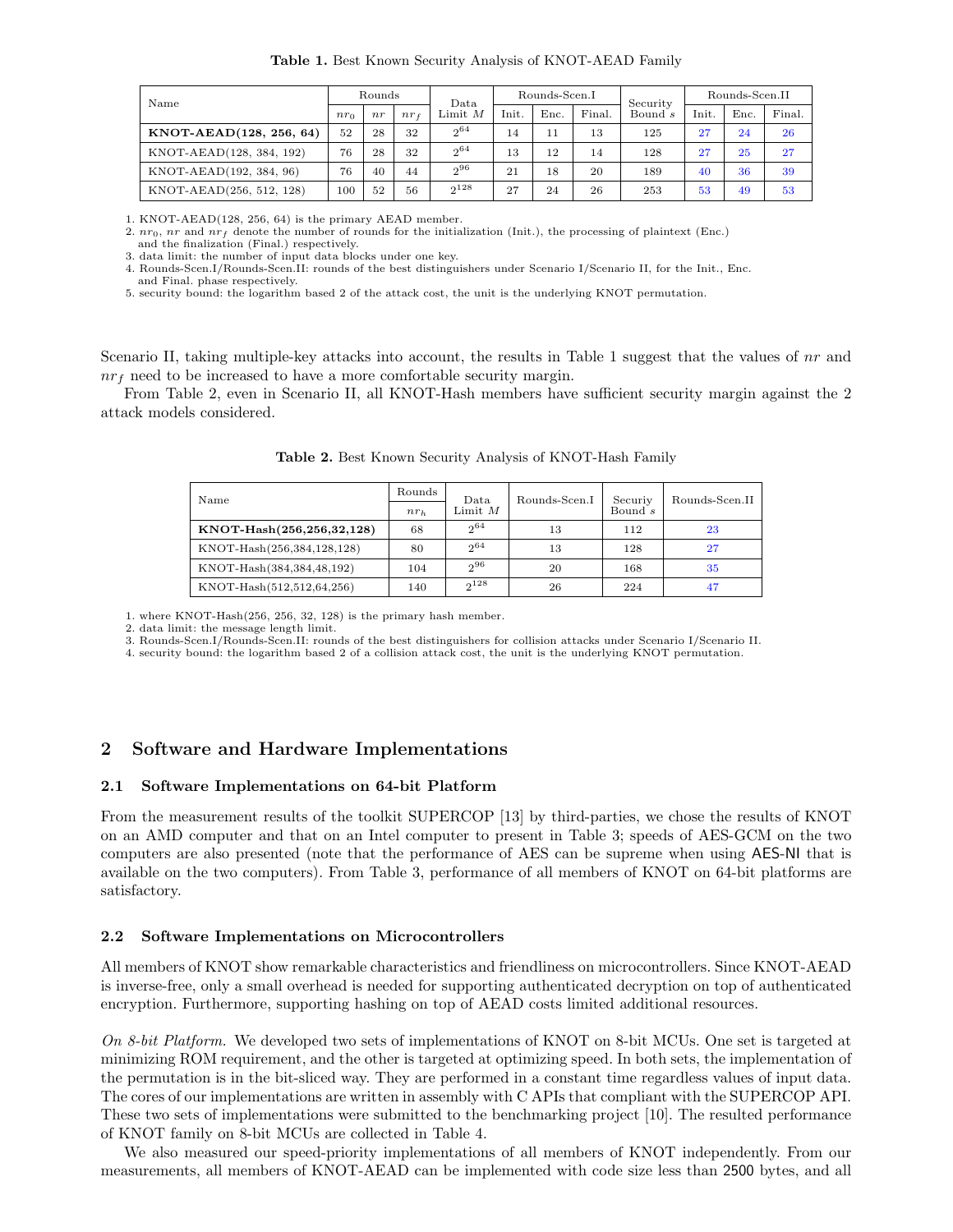**Table 3.** The speed of KNOT-AEAD ENC and KNOT-HASH on SUPERCOP

|                               |        | AMD EPYC |        | Intel Xeon Gold |        |                        |  |
|-------------------------------|--------|----------|--------|-----------------|--------|------------------------|--|
| $LEN$ (adlen = mlen = msglen) | 64     | 1536     | long   | 64              | 1536   | $\lfloor \log \rfloor$ |  |
| KNOT-AEAD(128,256,64)         | 29.69  | 23.38    | 23.09  | 29.33           | 24.98  | 25.35                  |  |
| KNOT-AEAD(128,384,192)        | 27.19  | 16.07    | 15.44  | 32.17           | 17.30  | 16.66                  |  |
| KNOT-AEAD(192,384,96)         | 55.16  | 41.87    | 41.18  | 61.45           | 46.85  | 46.07                  |  |
| KNOT-AEAD(256,512,128)        | 61.41  | 41.60    | 40.72  | 66.17           | 44.55  | 43.59                  |  |
| KNOT-Hash(256,256,32,128)     | 126.88 | 112.25   | 111.6  | 132.03          | 117.17 | 115.97                 |  |
| KNOT-Hash(256,384,128128)     | 95.31  | 64.79    | 63.38  | 104.50          | 70.67  | 69.08                  |  |
| KNOT-Hash(384,384,48,192)     | 254.69 | 227.29   | 224.49 | 275.84          | 246.37 | 244.01                 |  |
| KNOT-Hash(512,512,64,256)     | 270.62 | 216.72   | 213.90 | 289.81          | 233.88 | 231.29                 |  |
| AES128GCMV1                   | 5.16   | 0.94     | 0.82   | 6.27            | 0.94   | 0.79                   |  |
| AES256GCMV1                   | 12.19  | 1.15     | 0.66   | 12.16           | 1.09   | 0.64                   |  |

<sup>1</sup> The presented results are from <https://bench.cr.yp.to/results-aead.html> and <https://bench.cr.yp.to>/

 $\frac{1}{2}$  LEN: Data length, is in Bytes; speed is in cycle per byte.<br> $\frac{3}{2}$  LEN: Data length, is in Bytes; speed is in cycle per byte.<br> $\frac{3}{2}$  Computer information : 2019 AMD EPYC 7702;amd64;Zen2 (830f10); 64 x 2000M  $^{\rm 20191017.}$  <code>Computer</code> information : 2019 Intel Xeon Gold 6248; amd64; CascadeLake (50657); 20 x 2500MHz; pmnod076,

supercop-20191017.  $5$  For KNOT-AEAD, the speed of authenticated decryption is almost equal to that of the authenticated

encryption (which is not generally hold by deffirent designs).

members of KNOT-Hash can be less than 1600 bytes. To support full functionality (authenticated encryption, authenticated decryption, and hashing), all KNOT-Pairs require less than 3000 bytes of ROM, less than 120 bytes of RAM. Specifically, for the primary pair KNOT-Pair I, AEAD requires less than 2000 bytes of ROM, 70 bytes of RAM, and runs (executing both authenticated enc. and dec.) at an average speed faster than 2500 cycles per byte; hashing requires less than 1000 bytes of ROM, 40 bytes of RAM, and runs at an average speed faster than 4500 cycles per byte. Supporting both AEAD and hashing requires less than 2500 bytes of ROM.

*On 32-bit Platforms.* The implementations of KNOT family on 32-bit platforms can apply the technique of bit-interleaving [5]. Adopting bit-interleaving and in the bit-sliced way, we implemented all members of KNOT for 32-bit MCUs. The implementations are all written in inline assembly with C code. The C APIs are compliant with the SUPERCOP API, so that we can submitted our implementations to the benchmarking project [10]. Some of the resulted performances of KNOT family on 32-bit MCUs are collected in Table 4.

*Performance benchmarks of KNOT-AEAD on [lwc.las3.de](https://lwc.las3.de).* The platform introduced in [10] provides benchmarks of software implementations of AEAD of the second-round candidates. This platform facilitates comparisons among different algorithms on different microcontrollers (MCUs). To generate benchmarks of KNOT on this platform, we submitted several sets of our implementations of KNOT for 8-bit and 32-bit MCUs. Table 4 presents performance benchmarks of members of KNOT-AEAD provided by this platform, where two sets of implementations are included. One set is targeted at optimizing speed (fastest), and the other is targeted at minimizing ROM (smallest). The performance of AES128K96N provided by this platform is also presented.

From the results on Arduino Uno R3 (8-bit MCU), members of KNOT-AEAD, especially the primary KNOT-AEAD member, achieve the lowest ROM and outstanding speed. For other MCUs, the primary AEAD member performs better than AES128K96N both in terms of speed and ROM on all the four 32-bit microcontrollers<sup>1</sup>. On all MCUs, the most significant advantage of members of KNOT-AEAD is the low ROM requirement.

#### **2.3 Hardware Implementations of KNOT**

We prepared two different sets of KNOT implementations to evaluate the intrinsic hardware performance and the flexibility of KNOT. The first is the basic iterative implementations for all four versions of KNOT-AEAD and KNOT-HASH. We also extended our KNOT-AEAD implementations to be compliant with the LWC Hardware API [9]. The basic iterative implementation results are compared to the existing hardware implementations of AES-GCM from NIST SP800-38D [7].

The basic iterative implementations have full-sized I/O interfaces for plaintext, ciphertext, etc. We note that architectures with full-sized interface are not suitable to be directly used as the top-module of implementations on FPGAs and ASICs due to potential oversized I/O utilization. However, they can function as independent IP cores for SoCs or reference implementations for optimizations.

To evaluate the hardware performance of our basic iterative implementations, the proposed design was synthesized with Synopsys Design Compiler G-2012.06-SP5 to the NANGATE45 open cell library(PDKv1 3 v2010 12). With the wire load model specified as 5K hvratio 1 1, all our implementations could pass a frequency constraint of 800MHz.

 $1$  On the plateform, there is no available benchmarks of AES128K96N on Arduino Uno R3.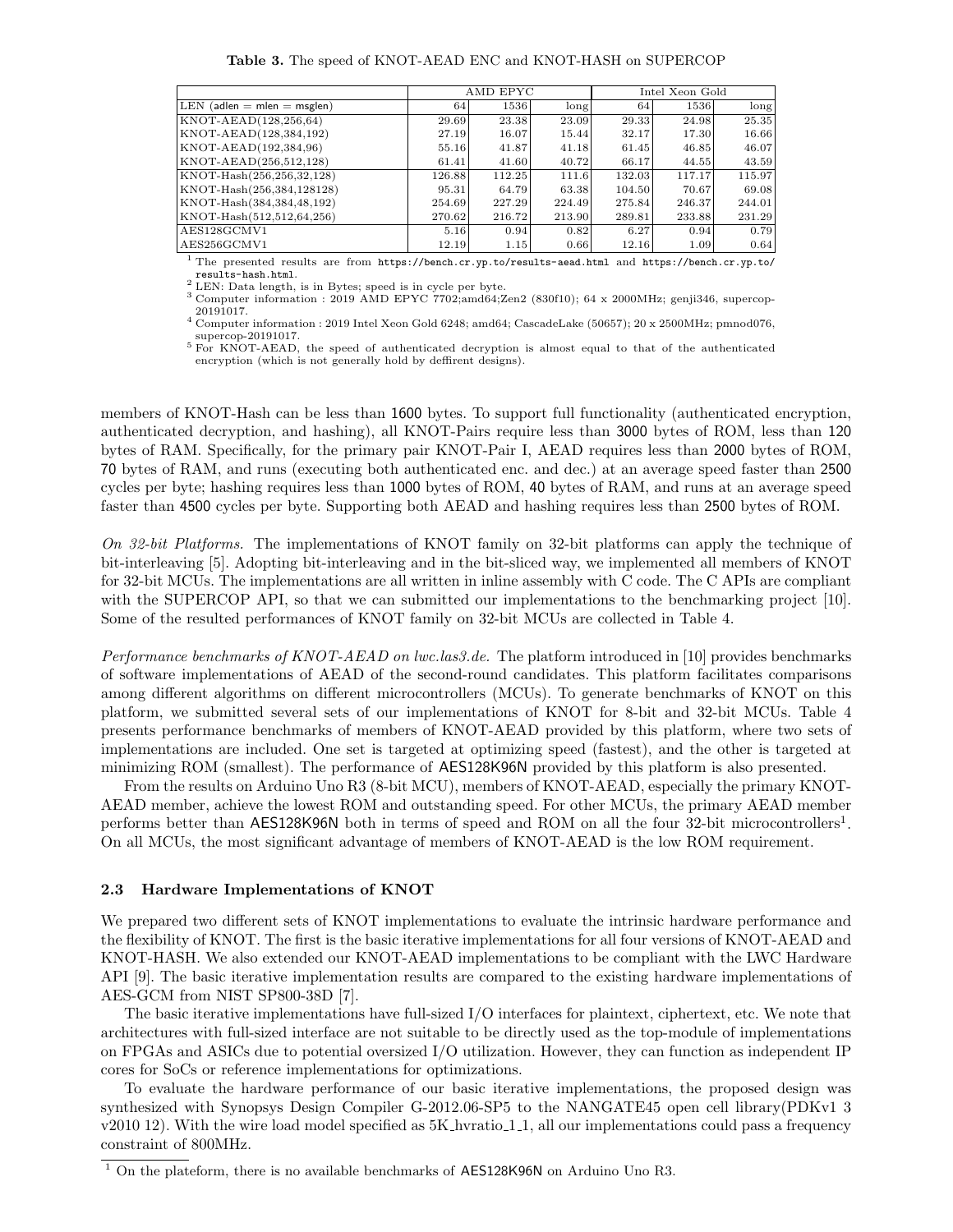**Table 4.** Performance benchmarks of KNOT-AEAD on microcontrollers from the platform [lwc.las3.de](https://lwc.las3.de)

|    |                                    | Arduino              |                                              | Espressif<br>STM32F1 |       |                     | STM32                                |             |           | Sipeed                              |             |            |
|----|------------------------------------|----------------------|----------------------------------------------|----------------------|-------|---------------------|--------------------------------------|-------------|-----------|-------------------------------------|-------------|------------|
|    |                                    | "bluepill"<br>Uno R3 |                                              |                      | ESP32 |                     | NUCLEOF746ZG                         |             | Maixduino |                                     |             |            |
|    | Cipher                             | time                 | $\left.{\rm avg}\right _{\rm ROM^{\dagger}}$ | avg<br>time          | ROM   | time                | $\left.\text{avg}\right _\text{ROM}$ | time        |           | $\frac{\text{avg}}{\text{ROM}}$ RAM | avg<br>time | <b>ROM</b> |
|    | $\downarrow$ KNOT-AEAD(128,256,64) | 2362.62              |                                              | 1384 176.714         |       | 6464 53.122         |                                      | 8544 26.587 | 6868      |                                     | 558 14.35   | 2240       |
|    | KNOT-AEAD(128,384,192) 3148.28     |                      | 1682                                         |                      |       | 270.33 22540 132.01 | 3728                                 | 36.15       | 2188      |                                     | 526 20.97   | 3264       |
|    | KNOT-AEAD(192,384,96)              | 4802.83              | 1668                                         |                      |       | 391.89 17388 200.47 | 3504                                 | 55.21       | 2752      |                                     | 542 31.76   | 3136       |
|    | KNOT-AEAD(256,512,128) 7717.22     |                      | 1884                                         | 700.23               |       | 3400 360.87         |                                      | 4064 100.51 | 3392      |                                     | 582 32.24   | 3904       |
|    | $\#$ KNOT-AEAD(128,256,64)         | 5432.69              |                                              | 1142 278.291         |       | 1264 69.405         |                                      | 2224 27.719 | 1856      |                                     | 570 14.35   | 2240       |
|    | KNOT-AEAD(128,384,192) 5959.75     |                      | 1220                                         | 289.45               |       | 2296 132.01         | 3728                                 | 36.15       | 2188      |                                     | 526 20.97   | 3264       |
| òó | KNOT-AEAD(192,384,96)              | 9132.62              | 1206                                         | 530.22               |       | 2756 200.47         | 3504                                 | 77.43       | 2744      |                                     | 670 31.76   | 3136       |
|    | KNOT-AEAD(256,512,128) 13811.2     |                      | 1276                                         | 700.23               |       | 3400 360.87         |                                      | 4064 100.51 | 3392      |                                     | 582 32.24   | 3904       |
|    | <b>AES128K96N</b>                  |                      |                                              | 337.2                | 9908  |                     | 67.75 14832                          | 36.22       | 9836      |                                     | 1185 24.11  | 14272      |

 $^{\rm 1}$  The presented results are from <https://lwc.las3.de/table.php>.

<sup>2</sup> RAM is in Bytes, ROM is in Bytes,Time is microsecond.

<sup>3</sup> The top half is for implementations targeted at optimizing speed, the second half is for that targeted at minimizing ROM.

<sup>4</sup> To reflect the real ROM requirement, the ROM required for nocrypt.memcpy is subtracted from what was presented in the webpage.

| <b>Table 5.</b> Characteristics of KNOT and related implementations. |  |
|----------------------------------------------------------------------|--|
|----------------------------------------------------------------------|--|

| Designs                         |      |       |         | Area Frequency Throughput Throughput/Area Power |      | Energy           |
|---------------------------------|------|-------|---------|-------------------------------------------------|------|------------------|
|                                 | (GE) | (MHz) | (Mbps)  | (Mbps/GE)                                       |      | $(mW)$ (pJ/byte) |
| KNOT-AEAD(128,256, 64)          | 4553 | 800   | 1828.57 | 0.40                                            | 5.16 | 22.57            |
| KNOT-AEAD(128,384,192) 7482     |      | 800   | 5485.7  | 0.73                                            | 8.2  | 11.95            |
| KNOT-AEAD(192,384, 96) 6709     |      | 800   | 1920    | 0.29                                            | 7.58 | 31.58            |
| KNOT-AEAD(256,512,128) 8849     |      | 800   | 1969.23 | 0.22                                            | 10.1 | 41.03            |
| KNOT-HASH(256,256, 32,128) 3803 |      | 800   | 376     | 0.10                                            | 4.17 | 88.72            |
| KNOT-HASH(256,384,128,129) 5850 |      | 800   | 1280    | 0.22                                            | 6.38 | 39.88            |
| KNOT-HASH(384,384, 48,192)      | 5608 | 800   | 369     | 0.07                                            | 6.22 | 134.85           |
| KNOT-HASH(512,512, 64,256) 7420 |      | 800   | 365     | 0.05                                            | 8.24 | 180.6            |
| AES-GCM @ 40nm TSMC [2] 14993   |      | 500   | 1455    | 0.10                                            | N.A. | N.A.             |
| AES-GCM @ 130nm [11] 34500      |      | 200   | 2560    | 0.07                                            | N.A. | N.A.             |

The results of our implementations are collected in Table 5. For these round-based implementations, the KNOT-AEAD(128, 256, 64) and the KNOT-HASH(256, 256, 32, 128) from the KNOT-Pair I have the smallest area of 4553 GE and 3803 GE respectively. The KNOT-AEAD(128, 384, 192) and KNOT-HASH(256, 384, 128, 129) from the KNOT-Pair II have the largest throughput and the best energy efficiency while processing long messages.

Compared to existing AES-GCM implementations, all our KNOT-AEAD implementations have smaller area and better throughput. The implementation area of primary version KNOT-AEAD(128, 256, 64) is 3*×* smaller than [2] under a similar technology node. The implementation of KNOT-AEAD(128, 384, 192) has a largest throughput of 5.486Gbps, which is 2*.*77*×* faster than [2]. For a fairer comparison, a metric *TOA* defined as Throughput*/*Area is used. The implementations of KNOT-AEAD(128, 256, 63) and KNOT-AEAD(128, 384, 192) are 4*×* and 6*.*3*×* better than [2] in TOA, respectively.

We extended our hardware implementation to be fully compliant with the LWC Hardware API. The KNOT-LWC implementations was delivered to the CERG-GMU LWC Team for further benchmarking and a better comparison to other candidates. The LWC Hardware API also provides a common and flexible interface with popular existing micro-controllers.

### **2.4 Capability of Integrating Side-Channel Countermeasures**

For application scenarios where side-channel resistance is critical, KNOT by design can be implemented efficiently. Implementations of the KNOT families could follow the bit-slice style without using the look-up tables, which helps to mitigate the threat of cache-timing attack. The 4-bit S-box used in KNOT comes from the same family as popular block ciphers, such as RECTANGLE and PRESENT. The existence of countermeasures for S-boxes of RECTANGLE and PRESENT implies the feasibility of implementing efficient first-order and higherorder masking, or threshold implementations for KNOT families. According to the analysis on stream ciphers in [8], in the scenario of DPA attacks, the side-channel protection of KNOT should focus on the initialization phase, while the protection of Ascon need to take care both the initialization and finalization [1]. It enables efficient TI or masking implementations of KNOT.